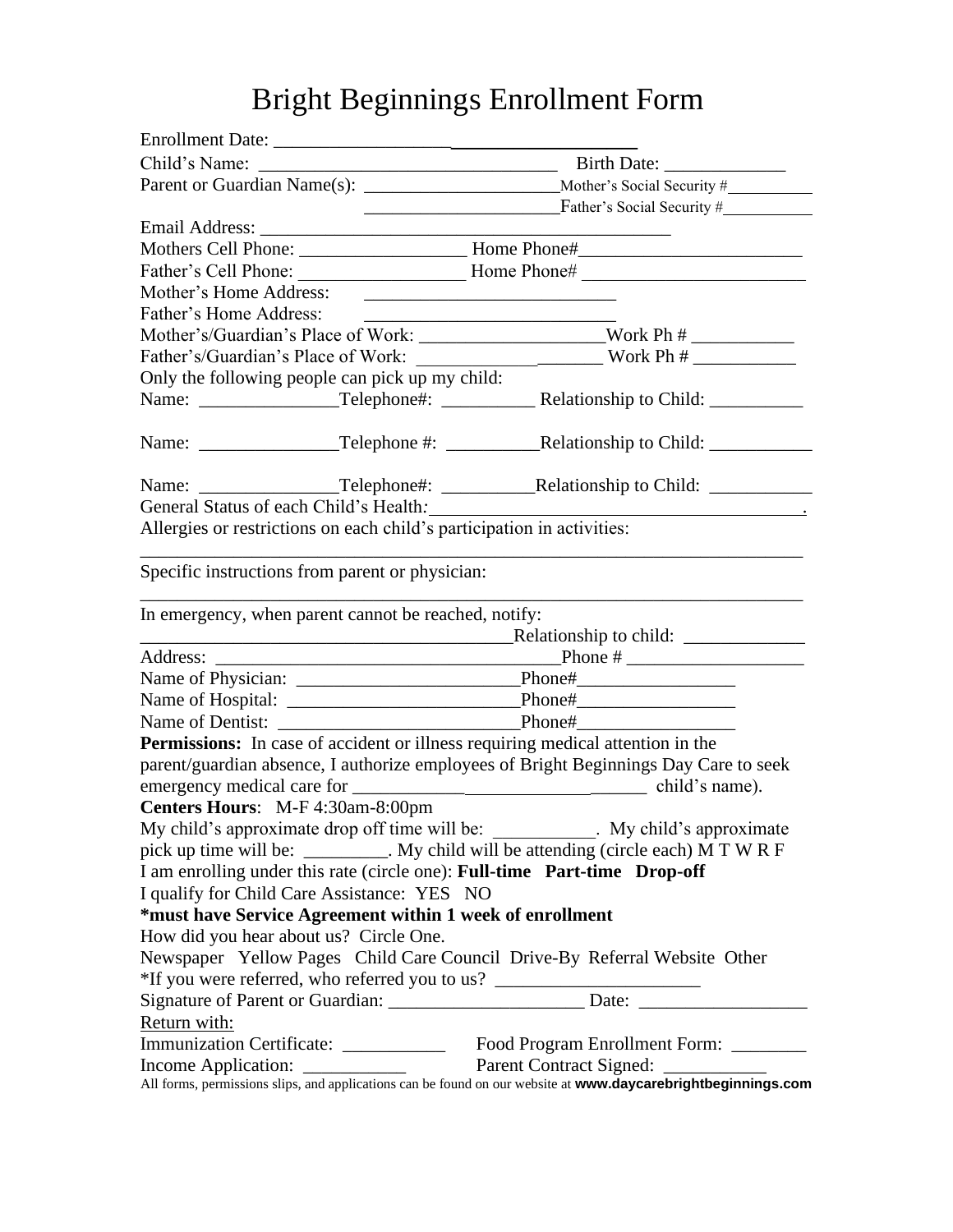Bright Beginnings Day Care Center LLC. 116 Prince Royal Drive Berea, KY 40403 Phone: 859-985-0550 Fax: 859-985-0590

# **REQUEST FOR RECORDS**

Doctor or School Name Child's Name

 \_\_\_ Address Birth date

\_\_\_\_\_\_\_\_\_\_\_\_\_\_\_\_\_\_\_

 $\frac{1}{\sqrt{2}}$  ,  $\frac{1}{\sqrt{2}}$  ,  $\frac{1}{\sqrt{2}}$  ,  $\frac{1}{\sqrt{2}}$  ,  $\frac{1}{\sqrt{2}}$  ,  $\frac{1}{\sqrt{2}}$  ,  $\frac{1}{\sqrt{2}}$  ,  $\frac{1}{\sqrt{2}}$  ,  $\frac{1}{\sqrt{2}}$  ,  $\frac{1}{\sqrt{2}}$  ,  $\frac{1}{\sqrt{2}}$  ,  $\frac{1}{\sqrt{2}}$  ,  $\frac{1}{\sqrt{2}}$  ,  $\frac{1}{\sqrt{2}}$  ,  $\frac{1}{\sqrt{2}}$ Parent/Guardian Name

I, the parent of guardian of this child, give my consent to release the following records to the agency/school listed above.

# **Health**

# ( ) Physical Exam

- ( ) Immunization Certificate
- ( ) Eye Exam
- ( ) Dental Exam
- ( ) Hearing Screening
- ( ) Birth Certificate
- ( ) Social Security Number

Parent/Guardian Signature Date

 $\frac{1}{2}$ 

 $\frac{1}{2}$  ,  $\frac{1}{2}$  ,  $\frac{1}{2}$  ,  $\frac{1}{2}$  ,  $\frac{1}{2}$  ,  $\frac{1}{2}$  ,  $\frac{1}{2}$  ,  $\frac{1}{2}$ 

Staff Signature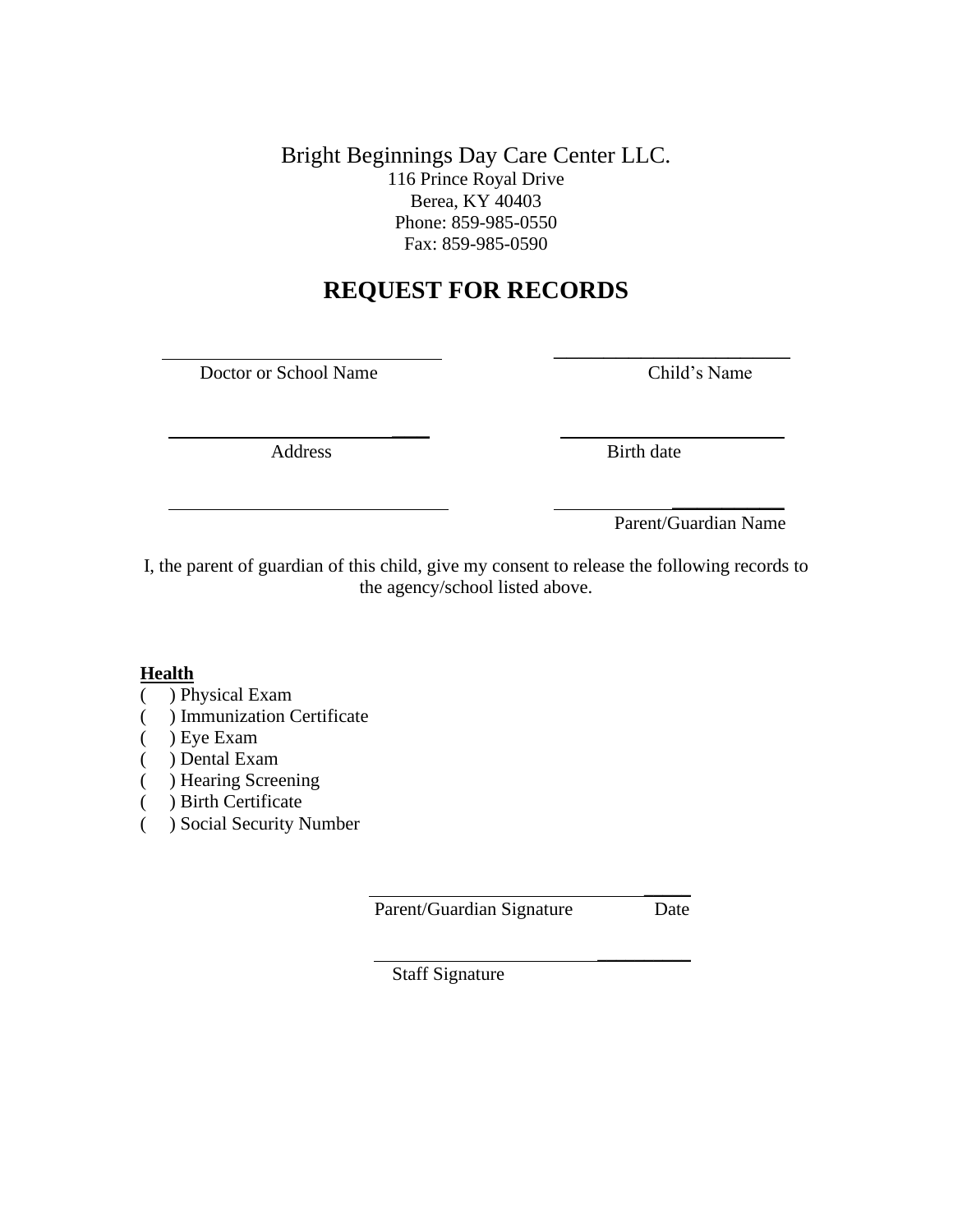I, \_\_\_\_\_\_\_\_\_\_\_\_\_\_\_\_\_\_\_\_\_, have received a copy of the "Parent Contract" and fully understand all items listed in the contract. I am in agreement with all items. I understand that revisions may be necessary in the future, and I will be notified of any such revisions in advance. By signing this contract, I agree to fully abide by all terms.

Signature: \_\_\_\_\_\_\_\_\_\_\_\_\_\_\_\_\_\_\_\_\_\_\_\_

Date: \_\_\_\_\_\_\_\_\_\_\_\_\_\_\_

\*\*\*\*\*\*\*\*\*\*\*\*\*\*\*\*\*\*\*\*\*\*\*\*\*\*\*\*\*\*\*\*\*\*\*\*\*\*\*\*\*\*\*\*\*\*\*\*\*\*\*\*\*\*\*\*\*\*\*\*\*\*\*\*\*\*\*\*\*\*

 $\mathbf{I},\mathbf{I}$ have received a copy of the Emergency/Disaster plan provided by the daycare and understand all items listed in the plan should any disaster arise.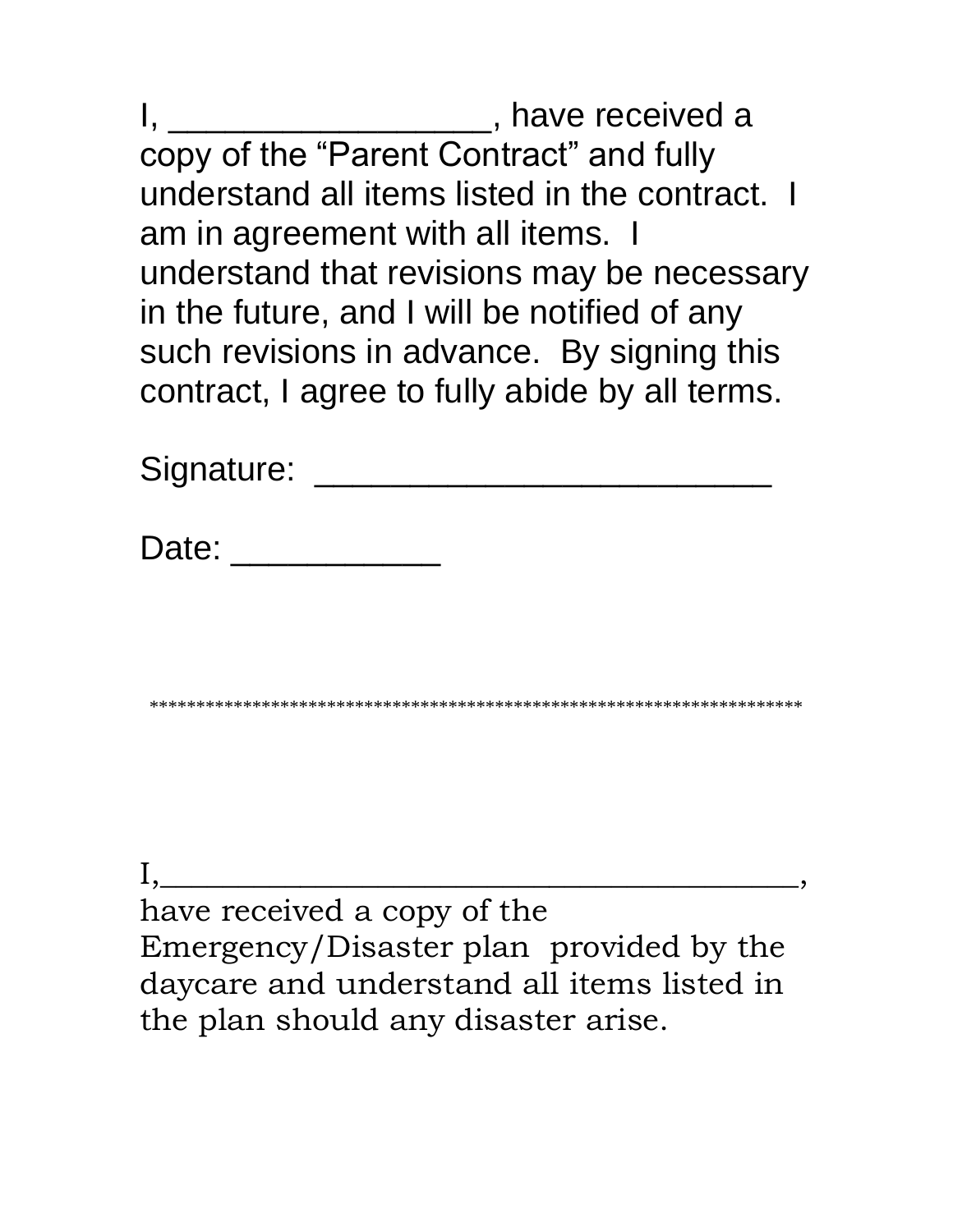# **Picture Permission Slip**

I, \_\_\_\_\_\_\_\_\_\_\_\_\_\_\_\_\_\_\_\_\_\_\_, give permission for Bright Beginnings Day Care staff to take pictures of my child, **The Common Common Common Common Common Common Common Common Common Common Common Common Common Common Common Common Common Common Common Common Common Common Common Common Common Common Common Common Common Common Common** pictures will be used solely for displaying in the classroom and/or for classroom projects.

| Parent/Guardian Signature: |  |
|----------------------------|--|
| Date:                      |  |

# **Diaper Cream Permission Slip**

| Child's Name:                                                                                                 |  |  |  |  |  |  |
|---------------------------------------------------------------------------------------------------------------|--|--|--|--|--|--|
| Date:                                                                                                         |  |  |  |  |  |  |
| Medication:                                                                                                   |  |  |  |  |  |  |
| Dosage to be given:                                                                                           |  |  |  |  |  |  |
| Time to be given:                                                                                             |  |  |  |  |  |  |
| I give employees of Bright Beginnings Day Care permission to administer<br>the above medication as necessary. |  |  |  |  |  |  |
| Parent/Guardian Signature:                                                                                    |  |  |  |  |  |  |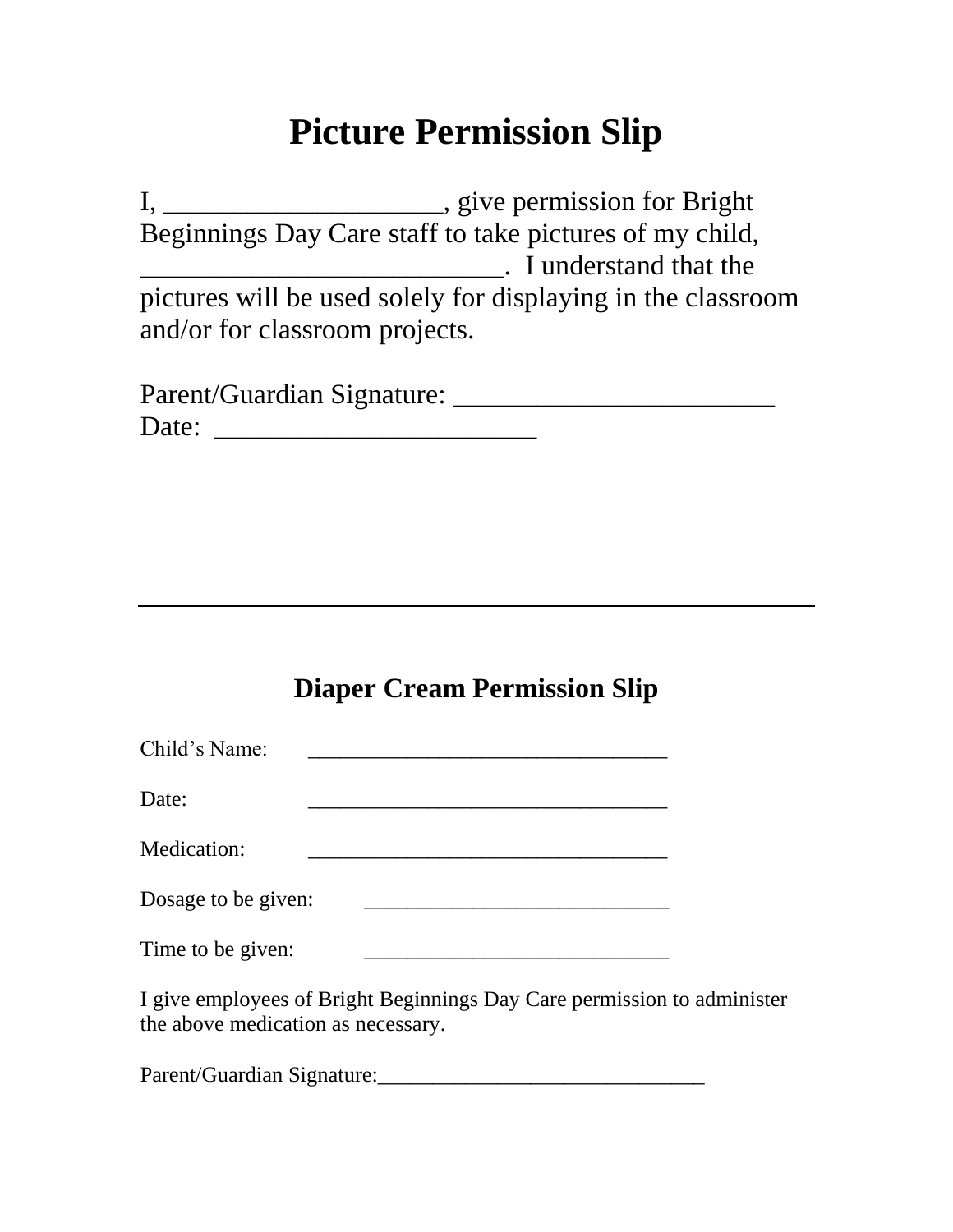# **Fees and Payments**

 Hours of Business: Monday-Friday: 4:30am-8:00pm

**Payments Due:** Each week on Friday for current week.

**Holidays Closed:** Memorial Day, Independence Day, Labor Day, Thanksgiving Day and the following Friday, Christmas Eve, Christmas Day and New Year's Day. We do charge for all holidays.

**Vacation Policy:** Once a child has been enrolled for 1 full year, parents may take a vacation week that is unpaid. Parents must give us a 2 week notice in writing before taking this vacation week.

# **Fees are the same each week REGARDLESS of attendance.**

**Holding Spots:** We do not "hold" spots that are needed in the future unless parents pay for the spot.

**Late Fees**: There is a late fee of \$5.00 for children picked up from 5 to 15 minutes after closing. The fee is \$10 for children picked up 15-30 minutes late.

**Withdrawing:** If you decide to withdraw your child from our center, a two week notice is required. Payment is required for the following two weeks.

**Sibling Discount:** There will be a 10% discount applied to the total charges for families with multiple children enrolled full-time or part-time care only.

# **Payments:**

FULL-TIME: (30-50 hours of care weekly) \*All hours over 50 are \$5/hr \$160/week (0-2 year olds) \$140/week (3-5 year olds) \$120/week (6 & up)

PART-TIME: (Less than 30 hours weekly) \$120/week (0-2 year olds) \$105/week (3-5 year olds) \$85/week (6 & up)

DROP-IN: (Daily rate) \$35/day (0-2 years old) \$30/day (3-5 years old) \$25/day (6 & up)

\*Part-times rates are available to parents who have a "set schedule". Parent will contract with us the days and times of care that they will need.

\*Drop-in must call for availability on the day care is needed. Child cannot be dropped off unless space for child has been confirmed by the center for that individual day. We cannot permanently hold spots for children enrolled for drop-in care.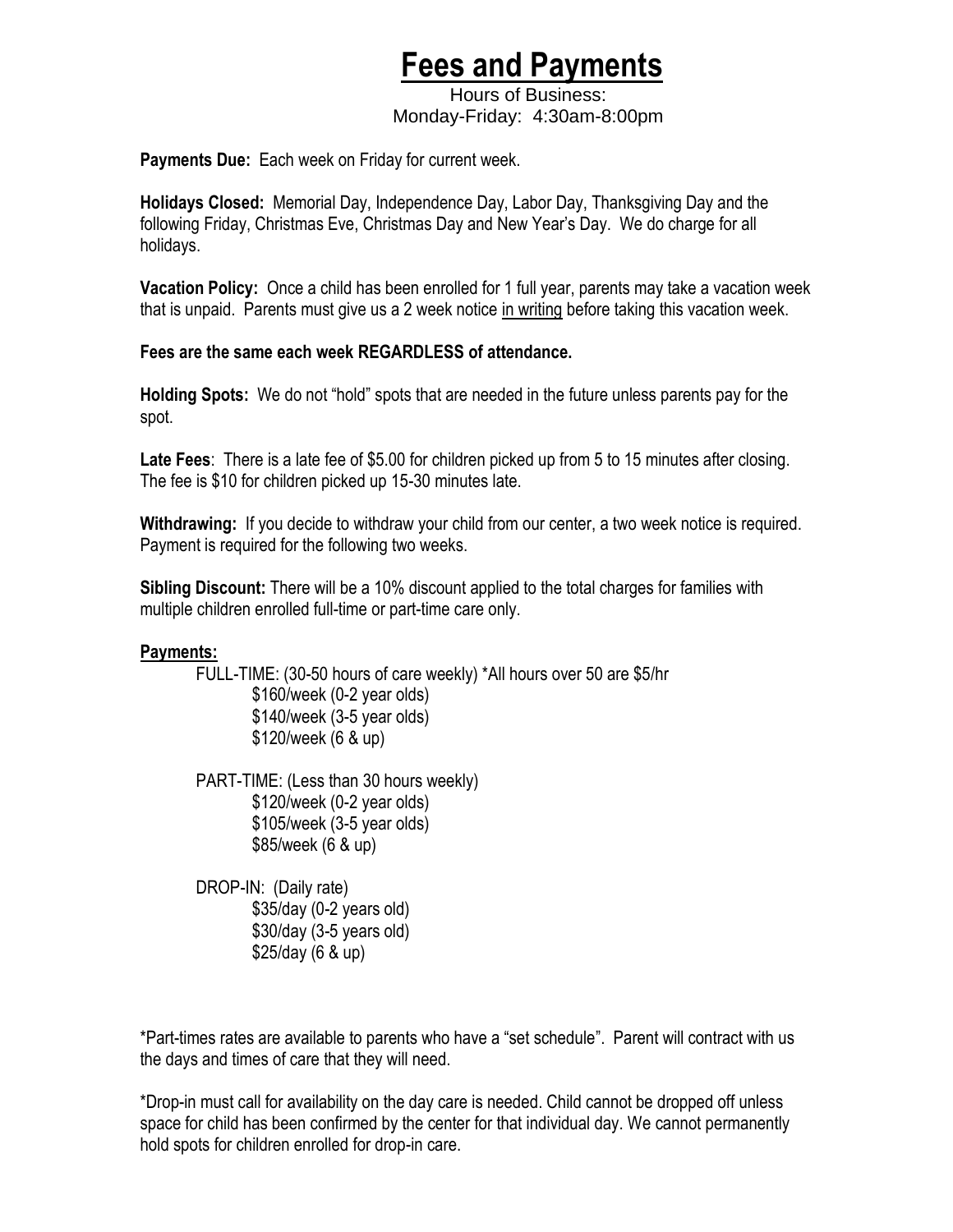Please write your child's name and your signature next to the payment option that applies to that child:

| Payment Plan                                                                             | Rate  | <b>Payment Due</b><br>Date                 | Child's Name | <b>Parent Signature</b> |
|------------------------------------------------------------------------------------------|-------|--------------------------------------------|--------------|-------------------------|
| Full-time paying<br>parent<br>0-2 years old                                              | \$160 | Every Friday-<br>does not fluctuate        |              |                         |
| Full-time paying<br>parent<br>3-5 years old                                              | \$140 | Every Friday-<br>does not fluctuate        |              |                         |
| Full-time paying<br>parent<br>6-12 years old                                             | \$120 | Every Friday-<br>does not fluctuate        |              |                         |
| Part-time paying<br>parent<br>0-2 years old                                              | \$120 | Every Friday-<br>does not fluctuate        |              |                         |
| Part-time<br>paying parent<br>3-5 years old                                              | \$105 | Every Friday-<br>does not fluctuate        |              |                         |
| Part-time paying<br>parent<br>6-12 years old                                             | \$85  | Every Friday-<br>does not fluctuate        |              |                         |
| Drop-in paying<br>parent 0-2 years<br>old                                                | \$35  | Due at time of<br>drop-off                 |              |                         |
| Drop-in paying<br>parent 3-5 years<br>old                                                | \$30  | Due at time of<br>drop-off                 |              |                         |
| Drop-in paying<br>parent 6 & up                                                          | \$25  | Due at time of<br>drop-off                 |              |                         |
| Full-time child care<br>assistance-co-pay<br>multiplied by 5                             | \$    | <b>Every Friday-</b><br>does not fluctuate |              |                         |
| Part-time child care<br>assistance-co-pay<br>multiplied by<br>number of days<br>attended | \$    | <b>Every Friday-</b><br>does not fluctuate |              |                         |

Every Tuesday a \$5 late fee will be added if you owe for the previous two weeks of tuition.

*\*\*Delinquent accounts are placed with a collection agency or an attorney for collection. Any fee's incurred by placement of accounts are added to the collection amount. Please maintain a current balance. \*\**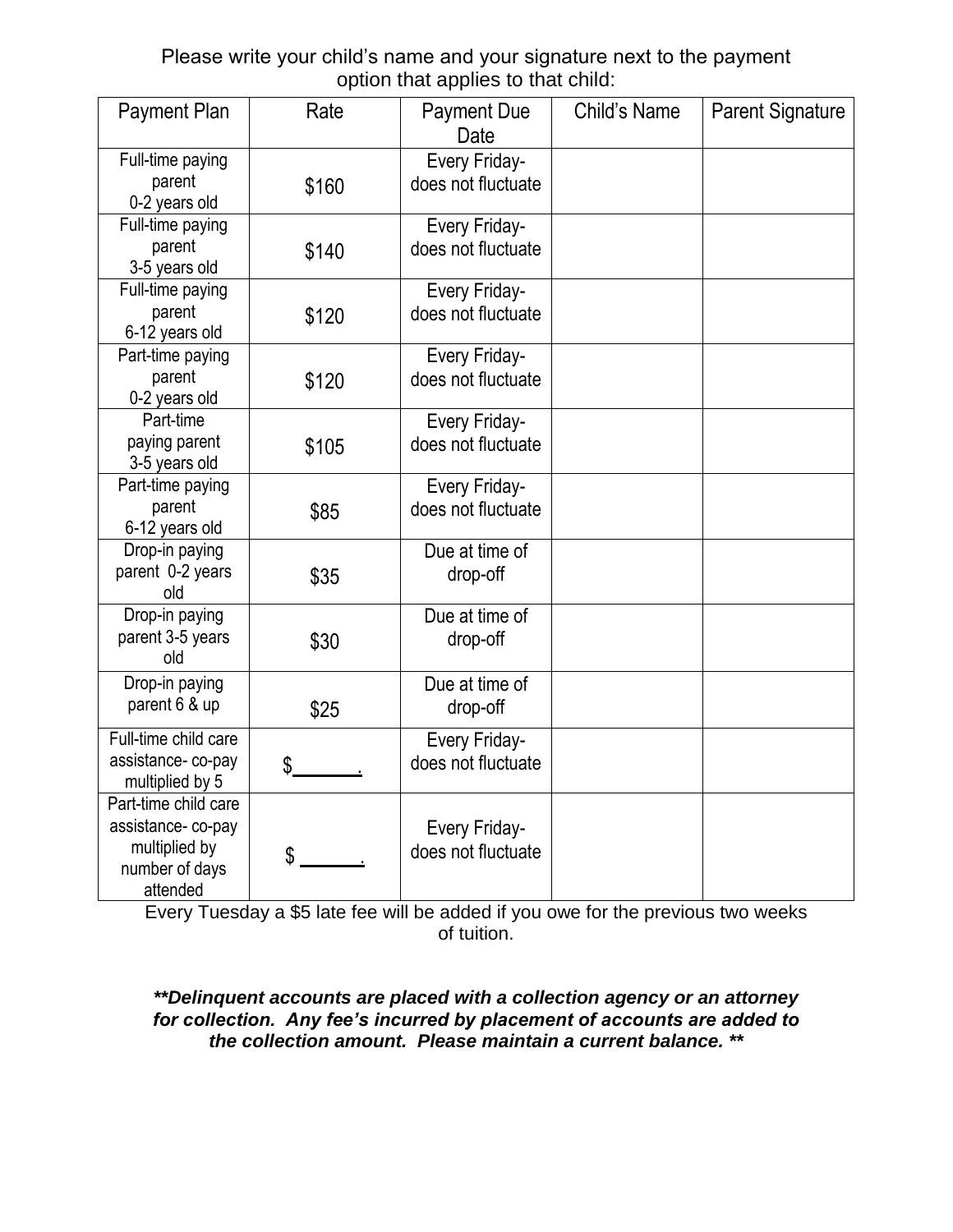# Bright Beginnings Day Care Contract

#### Enrollment Procedures:

## **An enrollment form must be filled out on each child before his/her**

**first day**. The enrollment form consists of emergency phone numbers, authorized escorts, and general medical histories on each child. A food program enrollment form and income application must also be filled out. Even if your child does not qualify for free/reduced meals, we still need the forms filled out.

#### Immunizations:

Immunization certificates must be provided on all children before his/her first day. We will give parents a notice if your current immunization certificate is getting ready to expire. Parents must provide a new certificate before the expiration date. If parents fail to provide a new certificate, the child may not return to day care until we have a current certificate. If your child has an appointment after the expiration date, you will need to request a "provisional certificate" which will carry you over until your appointment date.

#### **Medication**

All medications other than diaper cream must be given directly to office personnel. Medications must be in original container with child's name and prescription label if ordered by a physician. Dosage requirements must meet the age of the child. Bright Beginnings will only give medications that require more than 3 times per day per doctor's prescription/note.

#### Supplies:

Parents must provide a sheet and blanket for all children 5 & under. Crib sheets fit our nap mats. Parents should bring bottles (with lids) for an infant. All bottles must be clearly labeled. Parents need to supply diapers and wipes for infants/toddlers. If a child does not have any diapers or wipes then we will charge 25 cents for each diaper that we provide. The total amount for diapers will be added to you weekly bill. Parents should also supply diaper ointment for their infant/toddler. We will let parents know when their child is low on these items. Parents should also leave a change of clothes at day care. Infants should have two sets of spare clothes.

#### Feeding Schedules:

The children (over 12 months of age) are served am snack, breakfast, lunch, and an afternoon snack. If children are in attendance in the evening, they will be fed supper. All food is provided. We are on a state funded food program which gives us a partial reimbursement for food. This program insures that all children are being fed a variety of foods from the different food groups and are eating nutritional meals. A weekly menu is posted if you would like to see what your child will be eating that week.

Infants are fed on demand unless parents have them on a specific schedule. Infants are fed Gerber Good Start Formula with iron. If parents prefer to use a different brand, the parents must provide the formula. If parents chose to provide the formula, the bottles must be prepared at home. Infant cereal and babv food will be introduced when the parent feels their child is ready.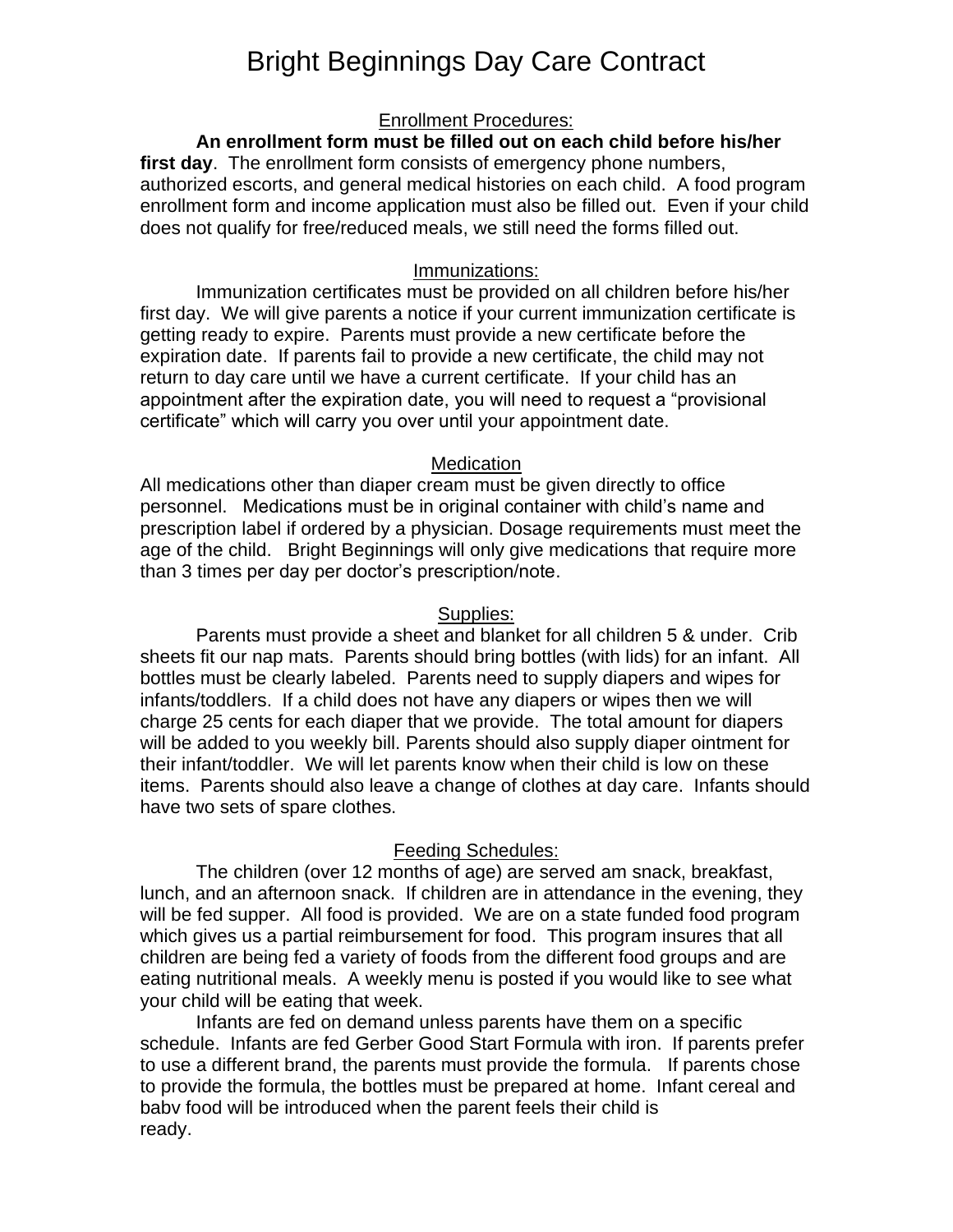## Graduating to the Next Age Group

Infants will move to the one year old classroom when they are 12 months and walking. At age 24 months they will move to the two year old classroom. They may move to the 3 year old room at age 3 if they are completely toilet trained. If they are not toilet trained at age 3 they will remain in the 2 year old room and the teacher will work with them to help with their training once the parent decides they are ready.

# Daily Routine:

All children take an afternoon nap or at least rest. This is REQUIRED by the state. Infants sleep when needed. School-agers will engage in quiet activities during this time.

We provide a well balanced day for the children in each classroom. The children follow a curriculum which includes: Circle Time, Arts & Crafts, Music & Movement, Story Time and are presented a Weekly Theme. In addition to these activities, all children will use the gym/playground for gross motor activities. \*Infants may participate in gross motor in their classroom.

Children who come to day care after school will also have gross motor time (outside weather permitting) and have planned activities. In addition, school-agers will have time allotted to work on their homework. Teachers are more than happy to help children with their homework if needed.

Children should always wear "play" clothes to day care since they will get dirty occasionally. Children should also come to daycare wearing socks and shoes. Please label all coats and jackets.

Children are allowed to watch occasional educational programs on TV, but they are limited to Fridays unless it is part of the weekly theme.

### Assessments/Screening

Teachers will be conducting a developmental screening of all children within 90 days of enrollment. Results of the screening will be shared with the parent/guardian. Referrals(if needed and parent/guardian permission) to agencies such as First Steps can be made within 30 days of screening.

If your child has an IFSP or IEP please share this with us so that we may incorporate their developmental goals into the daily lesson plan

### Field Trips

Occasional field trips may be planned during the summer months. Parents are responsible for any costs associated with field trips. Field trips must be paid for up front and must be accompanied by a parent signed permission slip. Failure to provide these things will prevent the child from attending. Field trips are designed for children who are school-age (6&up) and are completely toilet trained. These trips occasionally include trips to the public pool. Every child must have their own sunscreen with a medicine permission slip to attend the pool field trips. If you do not provide sunscreen they will not be permitted to attend. Field trips may be revoked due to inappropriate behavior at the discretion of the Director.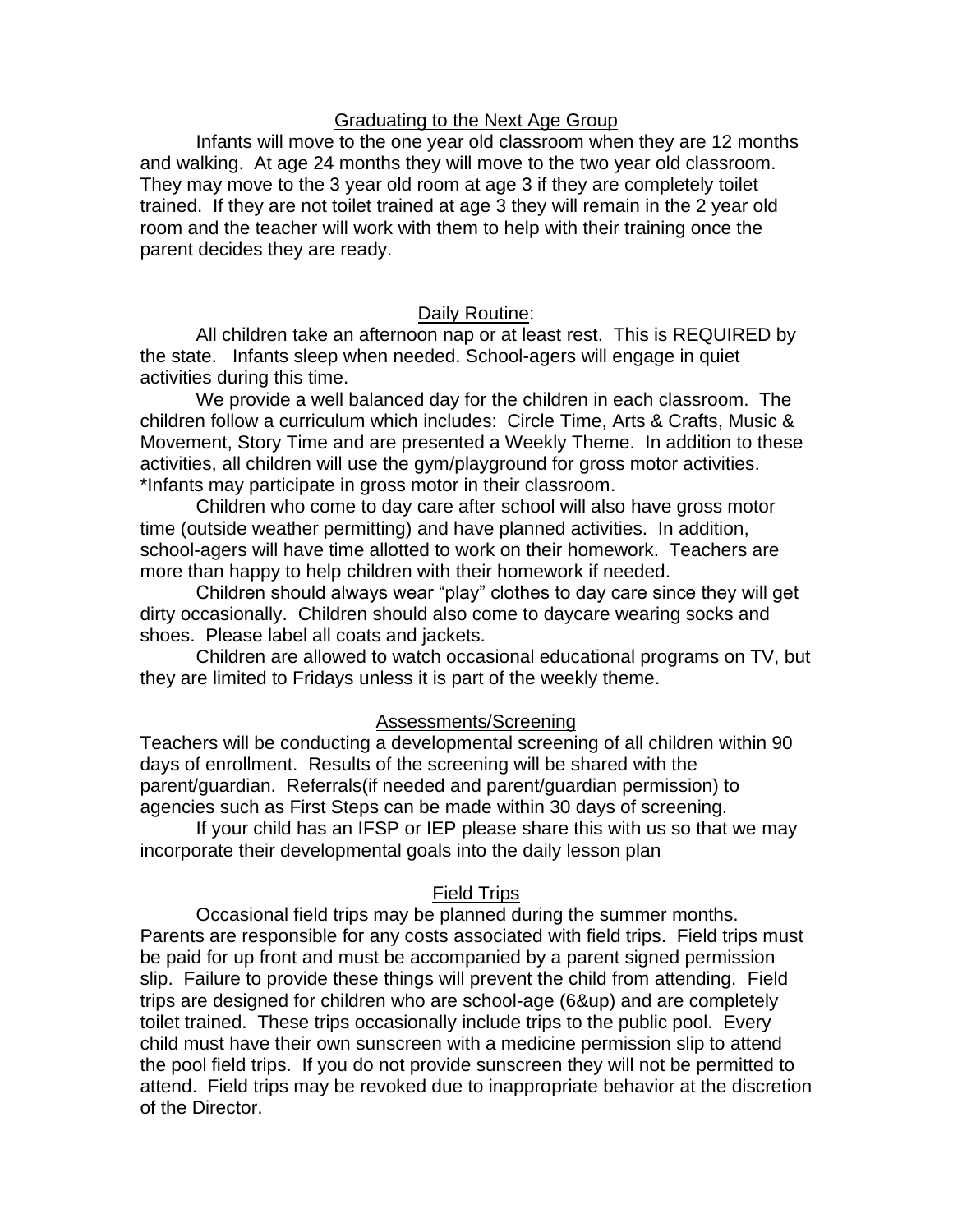# Discipline:

We try to use redirection for behavior problems, but we also may need to utilize "time-out" to handle additional behavior problems. These are kept to a minimum and are usually used for behaviors such as biting, hitting, temper tantrums, or not following the safety rules intentionally. If a child needs a "timeout", it is 1 minute per chronological age. Rules are designed for the safety of all children.

When a child is exhibiting a repetitive behavioral problem we will try to work with the parents to come up with a plan of action that will help alleviate the problem. If all efforts are exhausted and the child continues to hurt the other children it will be at the discretion of the director as to whether we disenroll the child.

# Teachers/Assistants/Substitutes:

 All staff members are required to have a police background check and child neglect background check completed at the time of hire. There will always be at least one staff member working who is certified in CPR and First Aid. All staff members are required to have 15 hours of training in child care annually.

> Hours of Business: Monday-Friday: 4:30am-8:00pm

# Sick Child Policy:

Parents will be notified if a child has a temperature of 101.0 (101.5 for infants) or higher or have any of these symptoms:

- 1. Diarrhea
- 2. Pink-eye
- 3. Severe coughing
- 4. Difficult or rapid breathing
- 5. Yellowish skin or eyes
- 6. Vomiting

If a child has any of these symptoms their parents will be required to come and take them home. We will try to keep the child isolated from the other children until their parents arrive. If a child returns to daycare before their symptoms are gone, a doctor's note will be required stating that the child is not contagious and that they may return to daycare.

If a child is requested to be given medicine while in care, a medicine slip must be filled out in advance. Medicine is not allowed to be given by verbal permission over the phone. We are also required to have a medicine permission slip filled out for any type of diaper cream. A new slip is required for each new tube of cream.

\*If your child has a fever in the morning, please do not give them medicine and send them to day care anyway. Children with a fever need to stay home for the health of the other children and staff. Please be considerate. After an illness, children must be fever free (without medication) for 24 hours before returning to day care.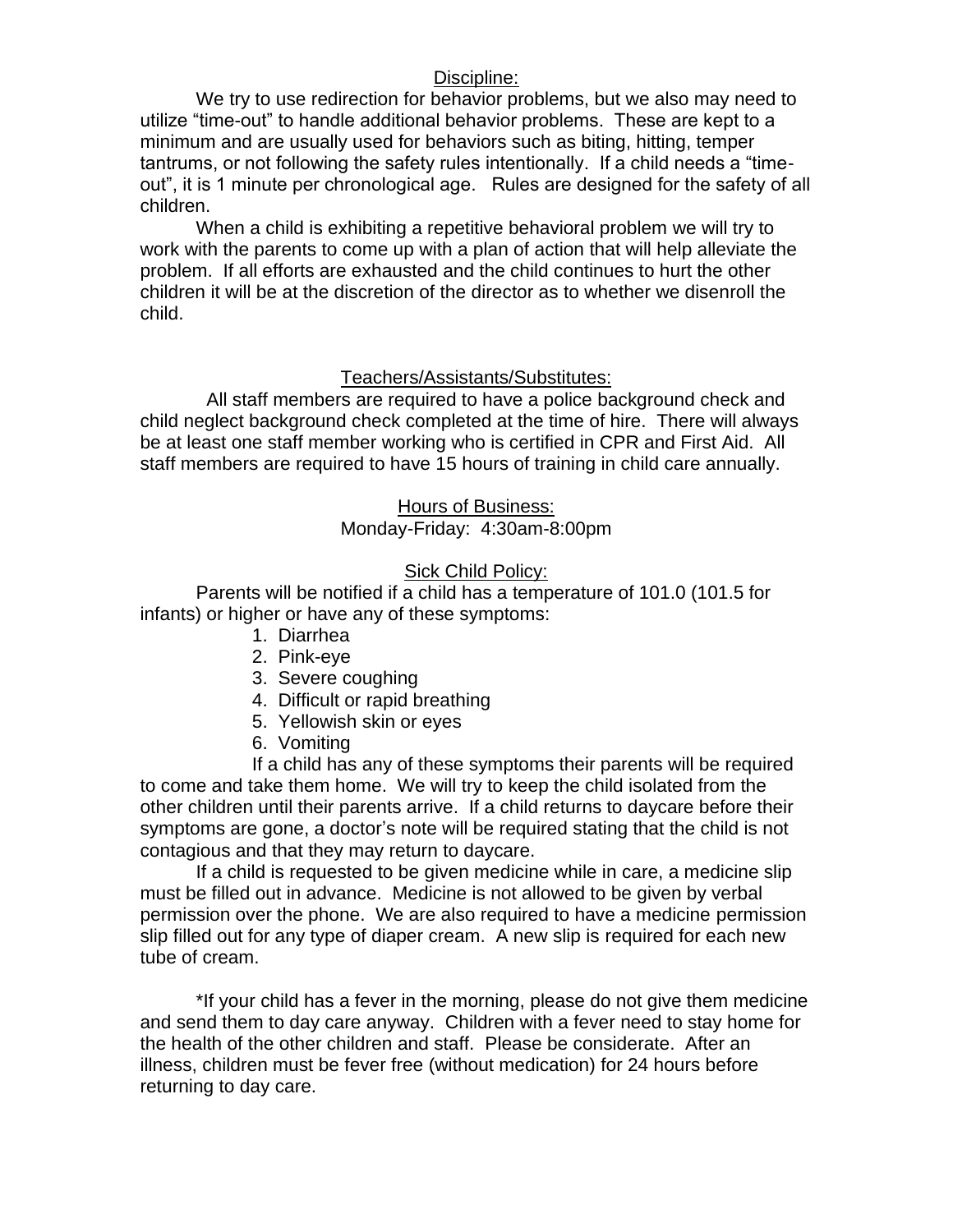## Sign In/Sign Out:

Parents and guardians are required to sign their children in and out daily upon arrival and when leaving for the day.

### Picking up Children:

Children may only be picked up by those designated by the parents on the enrollment forms. If someone other than those listed on the enrollment form will be picking up your child, we will need a written statement from you ahead of time. Anyone other than the parents must have a current driver's license for proper I.D. to pick up the child.

### Sunscreen Policy:

We prefer not to apply sunscreen to children. It is considered a medication by the state licensure policies. Therefore, we ask that parents apply sunscreen before they drop off their child in the mornings. They do make an "all day" sunscreen.

### Other:

Please do not send any toys from home with your child. In most cases, they cause problems for both the child and staff. Most children have a hard time sharing their "own" toys and share much better with our "neutral" toys.

Unless your child is required to have a special diet due to food allergies, etc., do not send juice cups or food with your children. The food program does not allow children to "munch" between meals. All food is provided and we are required to adhere to our written menu. We serve several components at each meal and usually children will find something that they like to eat from those choices. If your child has food allergies that prohibits them from eating certain foods on our menu, parents must fill out a "Modified Meal Form" which must be signed by your physician.

The "Bookmobile" from the Madison County Library visits our center every other week. The teacher's take small groups of children, out to the bookmobile to let them check out new books for their classroom.

School Buses drop off and pick up school aged children at the front door of the center. A staff member will escort all children to/from the bus stop. Please tell your children that if you are waiting in the car in the parking lot, they still need to enter the day care and you will meet them inside. The bus drivers have had bad experiences with this situation in the past and have asked us to pass on this information to you. If your child will not be getting off the bus on a particular day, please call the center.

If your child will be absent for the day, please notify us as soon as possible. This is very important for meal planning, employee schedules, and for those who desire drop-off care.

If you no longer need our services, we require a two week notice in writing. If a two week notice is not given, parents will be charged for the two weeks regardless of attendance.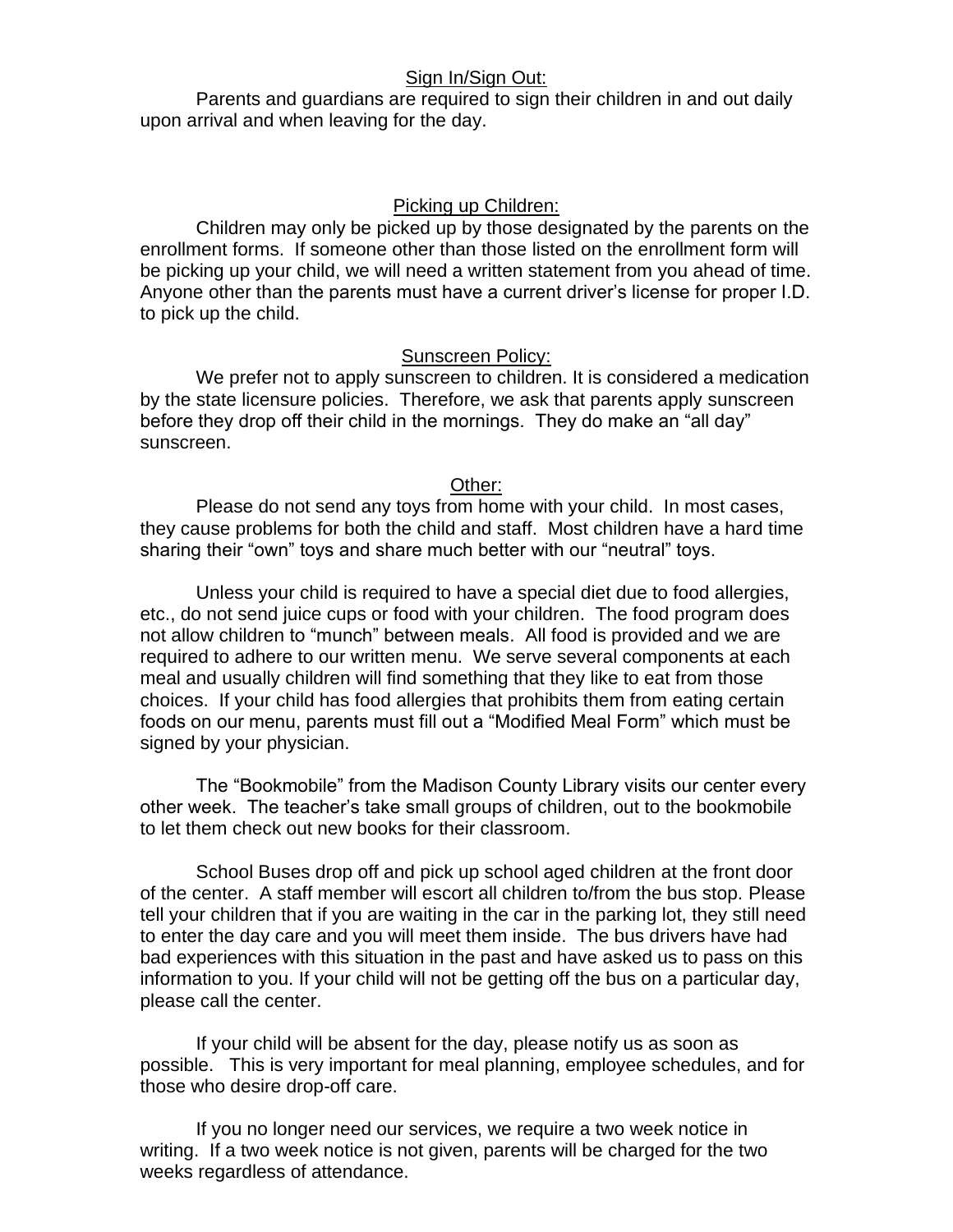We hold the right to terminate the enrollment of any child at our discretion. Please be advised that a termination of care may be immediate.

Please let us know if there are any special requests or rules for your child. Please notify us of any activities that he/she may not participate in. A copy of the parent/child rights is posted on the information board next to the sign in/ out sheet.

#### Night-time Care Policies:

If your child will be using child care during the evening hours (6pm-8pm), they will be fed dinner at 6:00pm.

#### **Payments**

Payments are due each Friday for the current week unless you are paying the hourly rate. If you are utilizing the daily rate, payment is due the same day of service. Hourly rates are due the following Friday (after the tuition reminders go out letting you know what you were charged). Please make payments each week unless you have set up a plan with us to pay every other week. We have a \$5.00 fee that is placed on all accounts more than 14 days past due. This fee is accessed to the account each week until the account is brought current.

Payments can be placed in the black drop box located on the wall by the front desk. Envelopes are provided for cash payments. If you would like a receipt to accompany your payment, please ask any staff member for assistance.

At the director's discretion, accounts that become delinquent can result in disenrollment from our program.

If your child care is paid for by the assistance program we are required to report parents who are more than two weeks behind on their co-payments.

Any fee incurred by placing a delinquent account with an attorney or collection agency will be added to the account.

"The U.S. Department of Agriculture (USDA) prohibits discrimination against its customers, employees, and applicants for employment on the bases of race, color, national origin, age, disability, sex, gender identity, religion, reprisal, and where applicable, political beliefs, marital status, familial or parental status, sexual orientation, or if all or part of an individual's income is derived from any public assistance program, or protected genetic information in employment or in any program or activity conducted or funded by the Department. (Not all prohibited bases will apply to all programs and/or employment activities.) If you wish to file a Civil Rights program complaint of discrimination, complete the USDA Program Discrimination Complaint Form, found online at [http://www.ascr.usda.gov/complaint\\_filing\\_cust.html,](http://www.ascr.usda.gov/complaint_filing_cust.html) or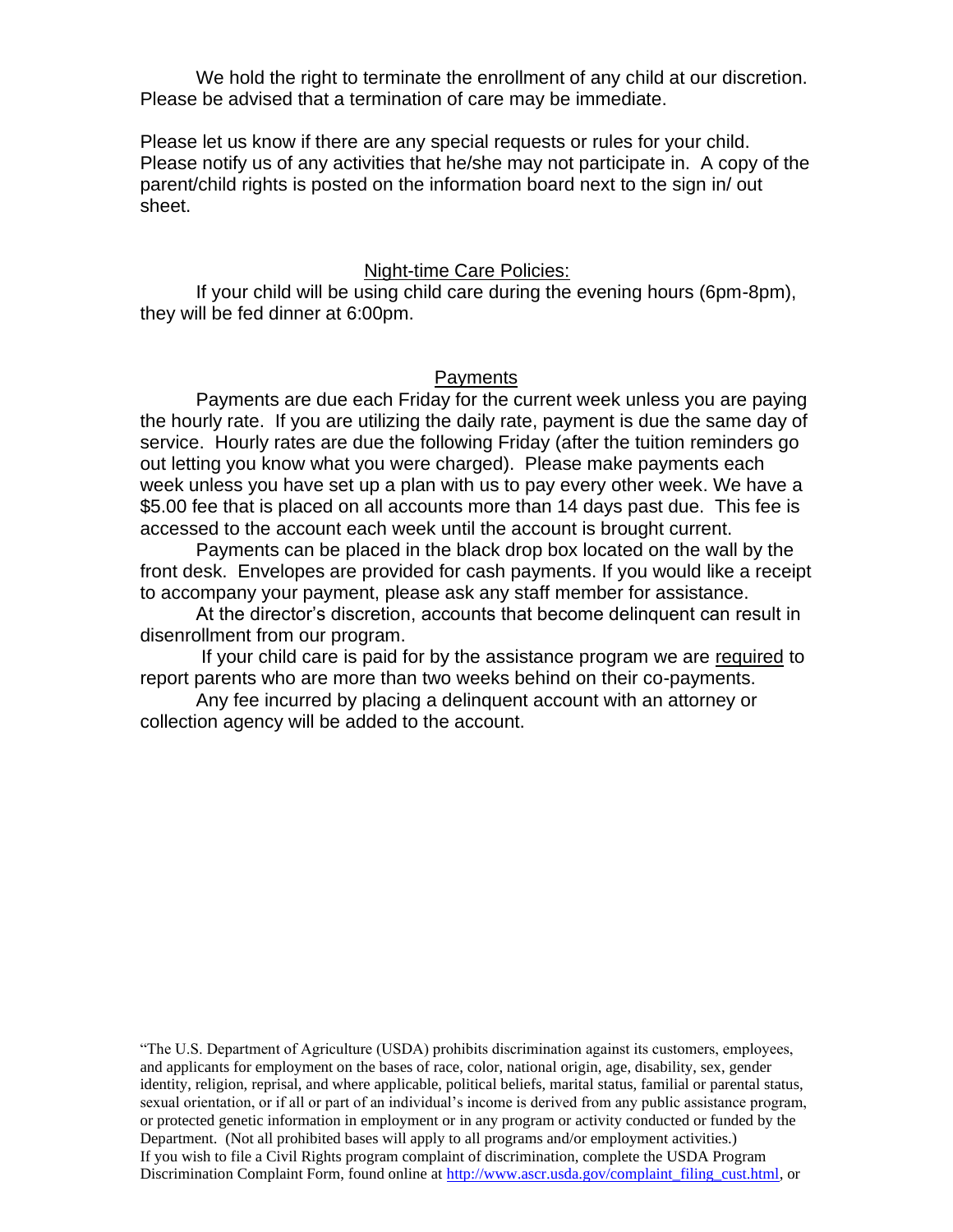at any USDA office, or call (866) 632-9992 to request the form. You may also write a letter containing all of the information requested in the form. Send your completed complaint form or letter to us by mail at U.S. Department of Agriculture, Director, Office of Adjudication, 1400 Independence Avenue, S.W. Washington, D.C. 20250-9410, by fax (202) 690-7442 or email at [program.intake@usda.gov.](mailto:program.intake@usda.gov) Individuals who are deaf, hard of hearing or have speech disabilities may contact USDA through the Federal Relay Services at (800) 877-8339; or (800) 845-6136 (in Spanish). USDA is an equal opportunity provider and employer.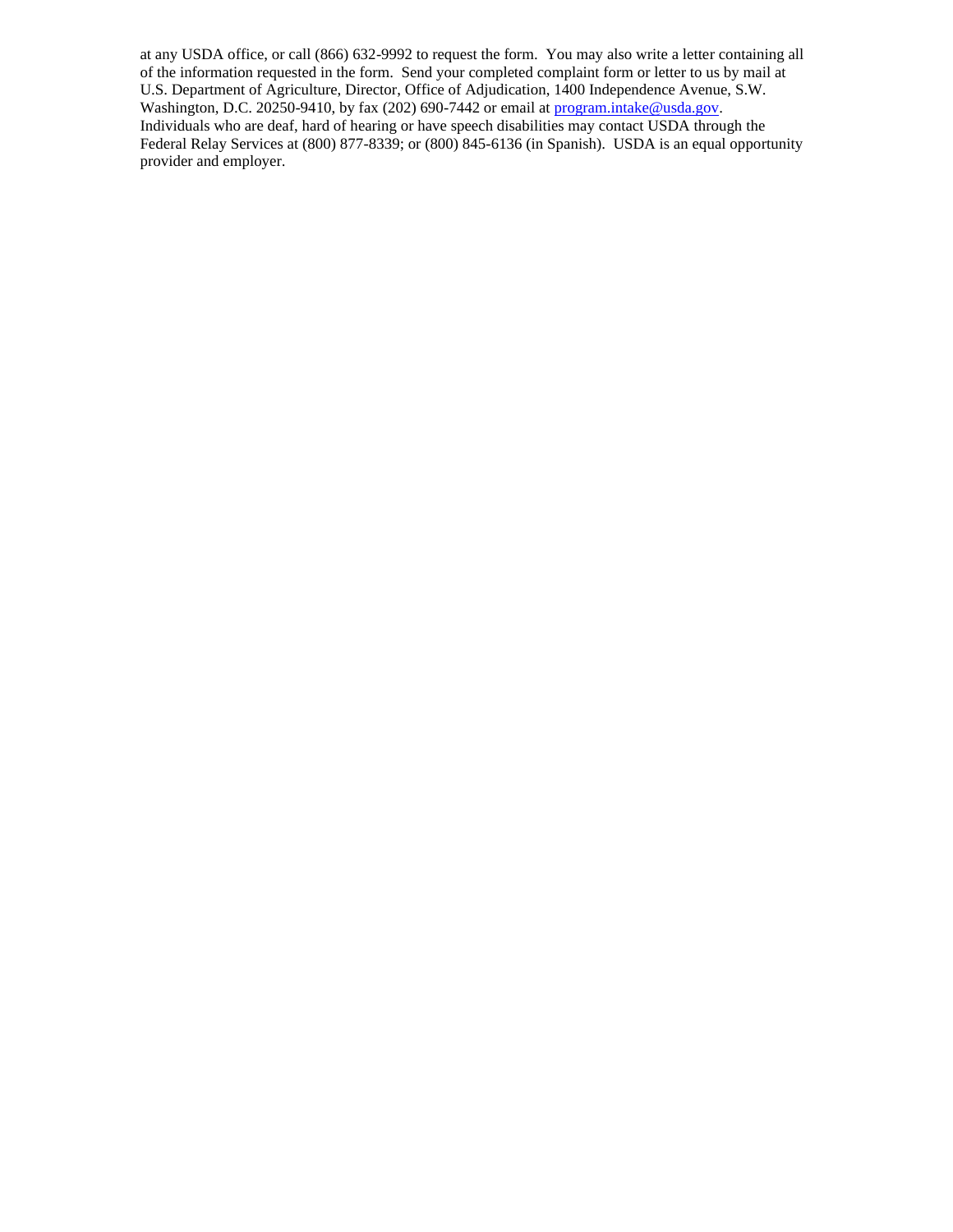# CHILDREN AND PARENT RIGHTS PURSUANT TO KRS 199.898

# **All children receiving child-care services in a day-care center licensed pursuant to KRS 199.896, a family child-care home certified pursuant to KRS 199.8982, or from a provider or program receiving public funds shall have the following rights:**

- (a) The right to be free from physical or mental abuse;
- (b) The right not to be subjected to abusive language or abusive punishment; and
- (c) The right to be in the care of adults who shall meet their health, safety and developmental needs.

## **Parents, custodians or guardians of children specified in subsection (1) of this section shall have the following rights:**

- (a) The right to have access to their children at all times the child is in care and access to the provider caring for their children during normal hours of provider operation and whenever the children are in the care of the provider;
- (b) The right to be provided with information about child-care regulatory standards; and how to file a complaint;
- (c) The right to file a complaint against a child-care provider without retribution against the parent, custodian, guardian or child;
- (d) The right to obtain information from the cabinet regarding any type of licensure denial, suspension, or revocation of an operator, and cabinet reports that have found abuse or neglect by any child-care provider or any employee of a child-care provider. Identifying information regarding children and their families shall remain confidential;
- (e) The right to obtain information from the cabinet regarding the inspections and plans of correction of the day-care center, the family child care home, or the provider or program receiving public funds within the past year;
- (f) The right to review and discuss with the provider any state reports and deficiencies revealed by such reports.

**The child-care provider who is licensed pursuant to KRS 199.896 or certified pursuant to KRS 199.892 shall post these rights in a prominent place and shall provide a copy of these rights to the parent, custodian or guardian of the child at the time of the child's enrollment in the program.**

Effective: July 15, 1998

Cabinet for Families & Children 06/30/99 859-289-7123

P.O. Box 335 Carlisle, KY 40311